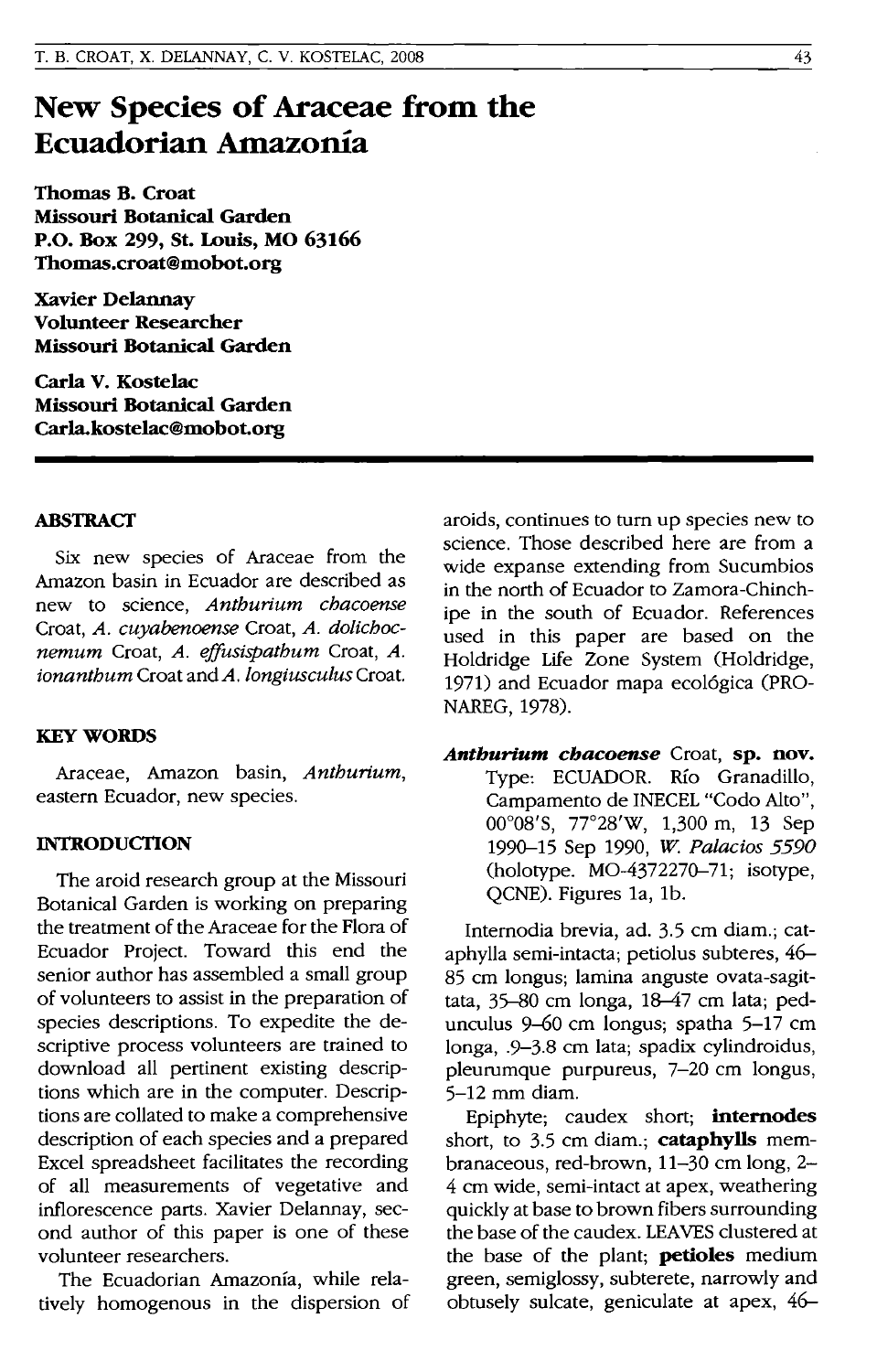

44

Fig. 1. a-b. Anthurium chacoense Croat. (Palacios 5599). a. Herbarium specimen, stem and inflorescence. b. (Palacios 5599). Herbarium specimen, folded leaf. 1c. Anthurium cuyahenoense Croat. (Balslev et al. 84630). Herbarium specimen with leaf, stem and inflorescence. 1d. Anthurium ionanthum Croat. (Croat et al. 92059). Habit showing long internodes and leaves.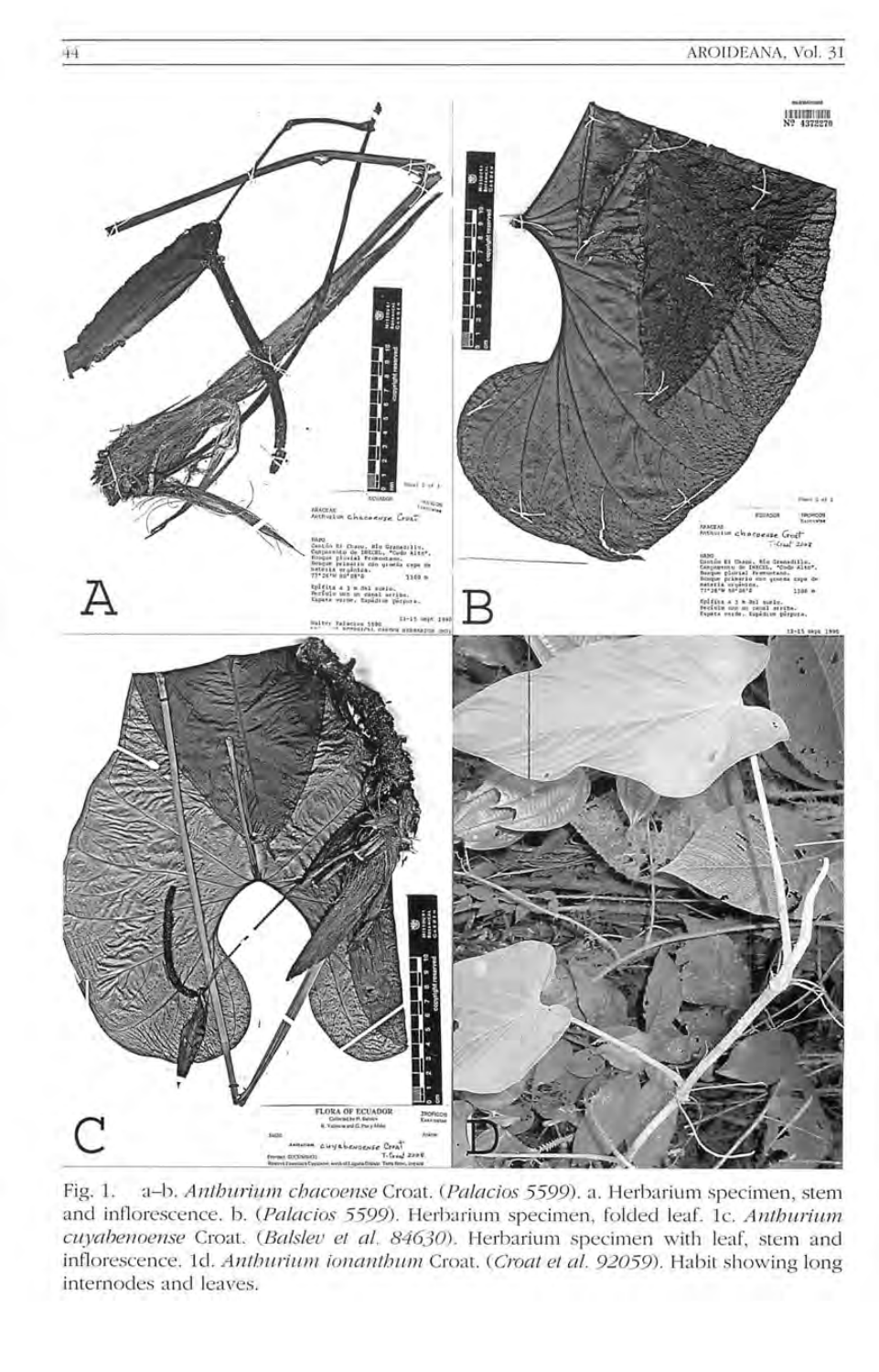85 cm long, ca. 8 mm diam.; geniculum ca. 10 mm long; **blades** narrowly ovate-sagittate, cuspidate at apex, 35-80 cm long, 18- 47 cm wide, averaging  $56 \times 34$  cm, 1.2-2.4 times longer than wide, .6-1.4 times as long as petioles, subcoriaceous, dark green and glossy above, paler green and glossy below; anterior lobe usually broadly rounded to straight or slightly concave; **midrib** slightly paler with a narrow medial wing, convex with an acute rib below, drying concolorous and narrowly acute; **primary lateral veins** 9-10 pairs, rising at an acute angle then spreading at 40-45° angle, narrowly raised in valleys above, drying narrowly raised and concolorous, acute and paler than the blade below, drying slightly darker with an acute medial rib below: collective veins arising from (1st) 4th-5th pair of basal veins, 2-5 mm from margin; basal veins (4-)8-12, 1st pair free to base, the remainder coalesced to varying degrees and regularly branching from the posterior rib; posterior rib thick, broadly curved, naked (3.7-)7-12.5 cm; sinus narrowly hippocrepiform to spathulate, sometimes with the posterior lobe markedly turned inward. INFLORESCENCES erect; **peduncle** terete, narrower and shorter than petioles, 9-60 cm long, 2-4 mm diam.; **spathe** membranaceous, hooding, oblong to elliptic, clasping the base of the stipe, 5-17 cm long, .9-3.8 cm wide, 1.1- 4.8 times shorter than peduncles, green or red-purple; **spadix** stipitate 5-10 mm, cylindrical, often more or less curved, usually purple but sometimes pink or red at different stages of development, matte, 7- 20 cm long, 5-12 mm diam. Flowers 9-10 visible per spiral, 2-2.1 mm long, 1.7- 1.8 mm wide (dried); lateral tepals densely granular on magnification, 1-1.3 mm wide, the outer margins 2-sided, inner margins broadly rounded; stamens exserted ca. 1 mm and remaining exserted; anthers .4- .6 mm long, .4 mm wide; thecae ovoid, weakly divaricate. INFRUCTESCENCE semi-erect, to 23 cm long; **berries** drying ca. 2 mm diam., subglobose, purplish violet.

*Anthurium chacoense* is at present known only from northern Ecuador (Napo, Sucumbios) at 1,000-1,850 m elevation in *Premontane wet forest, Premontane rain forest* life zones. It is to be expected in adjacent Putomayo Department of Colombia.

The species is a member of sect. *Belolonchium* and is characterized by its redbrown, persistent, semi-intact cataphylls which weather quickly to brown fibers, subterete petioles, narrowly ovate-sagittate blades with 9-10 pairs of primary lateral veins, the broad posterior lobes with 8-12 basal veins, a thick, broadly curved posterior rib and the collective veins arising from the 4th-5th pair of basal veins. Also characteristic is the hooding, usually green spathe and the stipitate red to violet-purple spadix. Typically the inflorescences are moderately short-pedunculate at anthesis.

The species is similar to *A. cuyabenoense*  (see below) but that species has blades which are decidedly concave along the margins and occur in the Amazon lowlands at elevations of below 350 m elevation (versus above 1,000 m for *A. chacoense).* 

*Croat* 72787, a collection from Morona-Santiago Province (Macas – Puyo, 31 km N of Macas, 28.5 km N of bridge over Rio Upano, 02°01'S, 77°56'w, 1,125 m) is perhaps this species but may also represent a mixed collection. Sheet MO-4239568 closely matches *A. chacoense* but the other sheets have much constricted and broadly spreading posterior lobes and more closely match *A. herthae* K. Kr.

The majority of the collections made of the species are from the Cantón El Chaco and the epithet "chacoense" recognizes this.

*Paratypes:* ECUADOR. **Napo:** EI Chaco, faldas al sur del Volcán Reventador, margen izquierda del Rio Reventador, entre carretera y sendero al crater,  $00^{\circ}07'$ S, 77°36'w, 1,600-1,850 m, 11 Oct 1990, *W Palacios 6203* (MO, QCNE); Proyecto Hidroeléctrico Coca, Punto ST3, margen derecha del Rio Quijos, ca. 10 km al sur de Reventador, 00°11'S, 77°39'W, 1,500 m, 3 Oct 1990-5 Oct 1990, *W. Palacios 5901* (MO); Proyecto Hidroeléctrico Coca, Punto ST3, margen derecha del Rio Quijos, ca. 10 km al sur de Reventador, 00°11 's,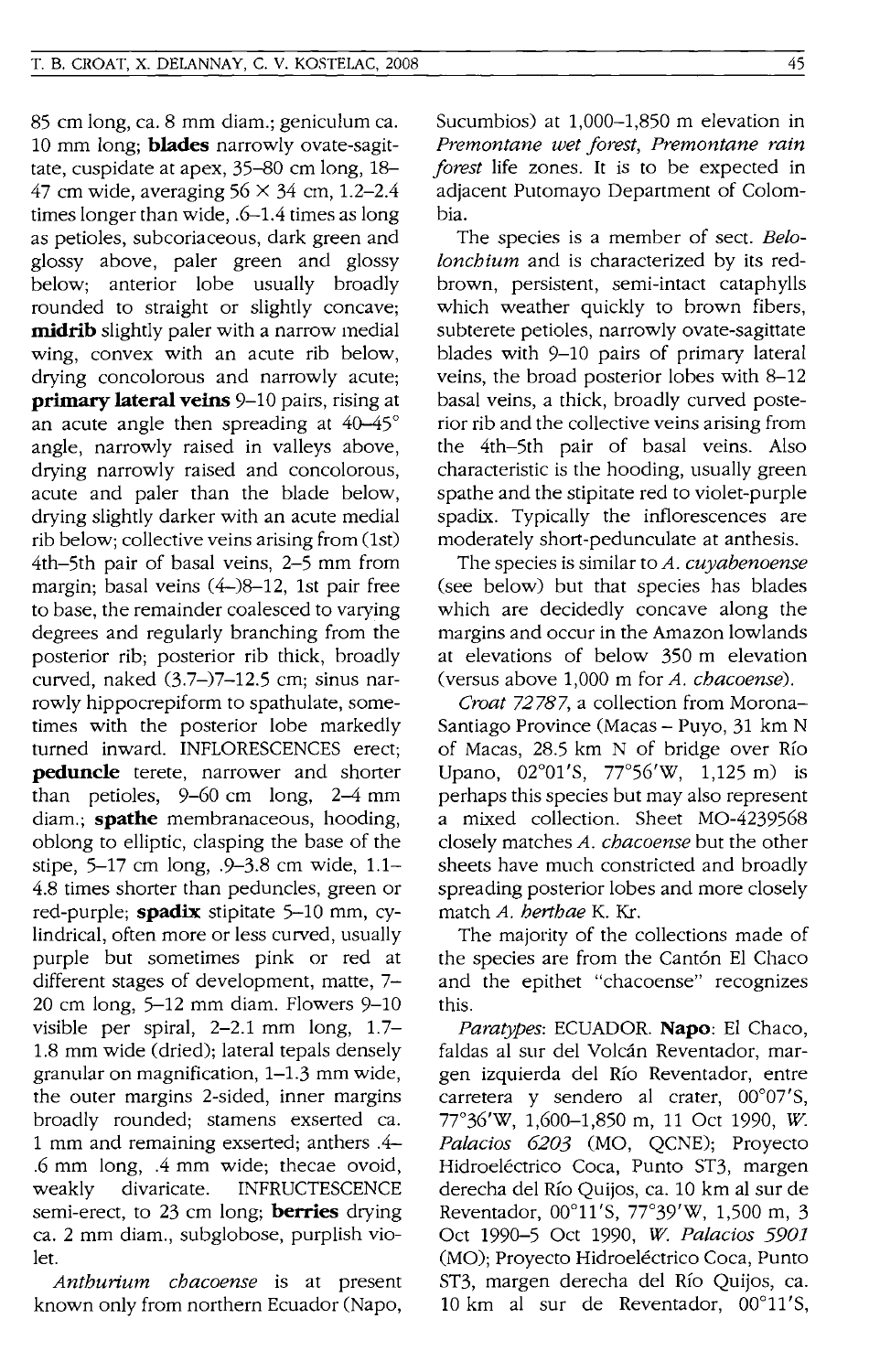46

7r39'W, 1,500 m, 3 Oct 1990-5 Oct 1990, *w. Palacios* 5919 (MO, QCNE); Proyecto Hidroelectrico Coca, 3-5 Oct 1990, *W Palacios* 5874 (MO, QCNE); Proyecto Hidroelectrio Coca: *W. Palacios* 5837 (MO, OCNE). **Sucumbios**: Gonzalo Pizarro, Bosque Protector Los Cedros, Cuena del Río Tigre,  $00^{\circ}05'$ S,  $77^{\circ}25'$ W,  $1,000$  m, 17 Mar 1992, G. *Tipaz,* C. *Quelal, B. Castro*  & T. Maia 740 (MO, QCNE).

*Anthurium cuyabenoense* Croat, **sp. nov.** Type: ECUADOR. Napo: Yasuni National Park, primary lowland rain forest close to Estaci6n Cientffica Yasuní, 00°40'S, 76°23'W, 200-250 m, 13 Aug 1998, *R. Leimbeck 28*  (holotype, MO-5183987; isotype, AAU). Figure Ie.

Internodia 1-2 cm longa, ca. 2 cm diam.; petiolus subteres, 39-77 cm longus; lamina late cordata, 37-80 cm longa, 22-56 cm lata; pedunculus 16-60 cm longus; spatha oblonga vel elliptica, 6.5-14 cm longa, 1.6- 3.5 cm lata, alba vel cremeus; spadix stipitata 4-8(-15) mm, cylindrica, rubra, 9-25 cm longa, 5-8 mm lata.

Epiphyte; caudex slightly elongate, rooting at the nodes, densely covered along its length by roots, remaining bases of petioles and remnants of cataphylls; **internodes**  short to slightly elongate, 1-2 cm long, ca. 2 cm diam.; **cataphylls** membranaceous, 11-19 cm long, semi-intact at apex, weathering quickly at base to brown fibers surrounding the caudex, ultimately deciduous with scaly bases remaining around the stem. LEAVES moderately thin, concentrated at the top of the caudex; **petioles**  subterete, slightly geniculate at apex, 39- 77 cm long, ca. 8 mm diam.; geniculum ca. 8 mm long; blades broadly cordate and concave near the middle, cuspidate at apex, 37-80 cm long, 22-56 cm wide, averaging  $53 \times 38$  cm, .8-1.7 times longer than wide, .7-1.4 times as long as petioles, moderately thin, dark green and glossy above, pale green and glossy below; **midrib** raised above, prominently raised and darker than the blade below; **primary lateral veins** (8–)10–17 pairs, rising at an acute angle then spreading at 40-60° angle, raised above, strongly raised and darker than the blade below, concolorous with midrib; collective veins arising from 4th-5th pair of basal veins, 2-5 mm from margin basal veins (6–)7–10. 1st pair free to base, the remainder coalesced to varying degrees and regularly branching from the posterior rib; posterior rib thick, broadly curved, 5-9.5 cm; sinus broadly to narrowly hippocrepiform, sometimes with the posterior lobe turned inward. INFLORES-CENCES erect; **peduncle** terete, thinner and shorter than petioles, 16-60 cm long, 2-4 mm diam.; **spathe** membranaceous, spreading, oblong to elliptic, acuminate at apex, obtuse at base, clasping the base of the stipe, 6.5-14 cm long, 1.6-3.5 cm wide, 2.3-5.2 times shorter than peduncles, white, cream-colored, light brown or green; **spadix** stipitate 4-8(-15) mm, 9- 25 cm long, 5-8 mm diam., cylindrical, often more or less curved, usually red or dark red, sometimes purplish red. Flowers 6-7 visible per spiral, 2.4-2.6 mm long, 2.2-2.6 wide; lateral tepals 1.8-1.9 mm wide, densely granular on drying, the outer margin 2-sided, the margin rounded. IN-FRUCTESCENCE somewhat deflexed; spadix up to 32 cm long, 1.2 cm Wide; **berries**  bright red.

*Anthurium cuyabenoense* is known only from Ecuador (Napo, Sucumbios) at 200- 350 m elevation in *Tropical wet forest, Tropical moist forest* life zones.

The species is a member of sect. *Belolonchium* and is characterized by its short internodes, subterete petioles, ovate-sagittate to narrowly ovate-sagittate leaves that are distinctly concave near the middle of the anterior lobe with 10-17 pairs of primary veins, broad posterior lobes with 7-10 pairs of basal veins, a thick, broadly curved posterior rib with the collective veins arising from the 4th-5th pair of basal veins. Also characteristic is the long-tapered, hooded red spadix.

*Anthurium cuyabenoense* is somewhat similar to *A. herthae* but that species is distinguished by having a narrower anterior lobe which is much more constricted above the posterior lobes and in having a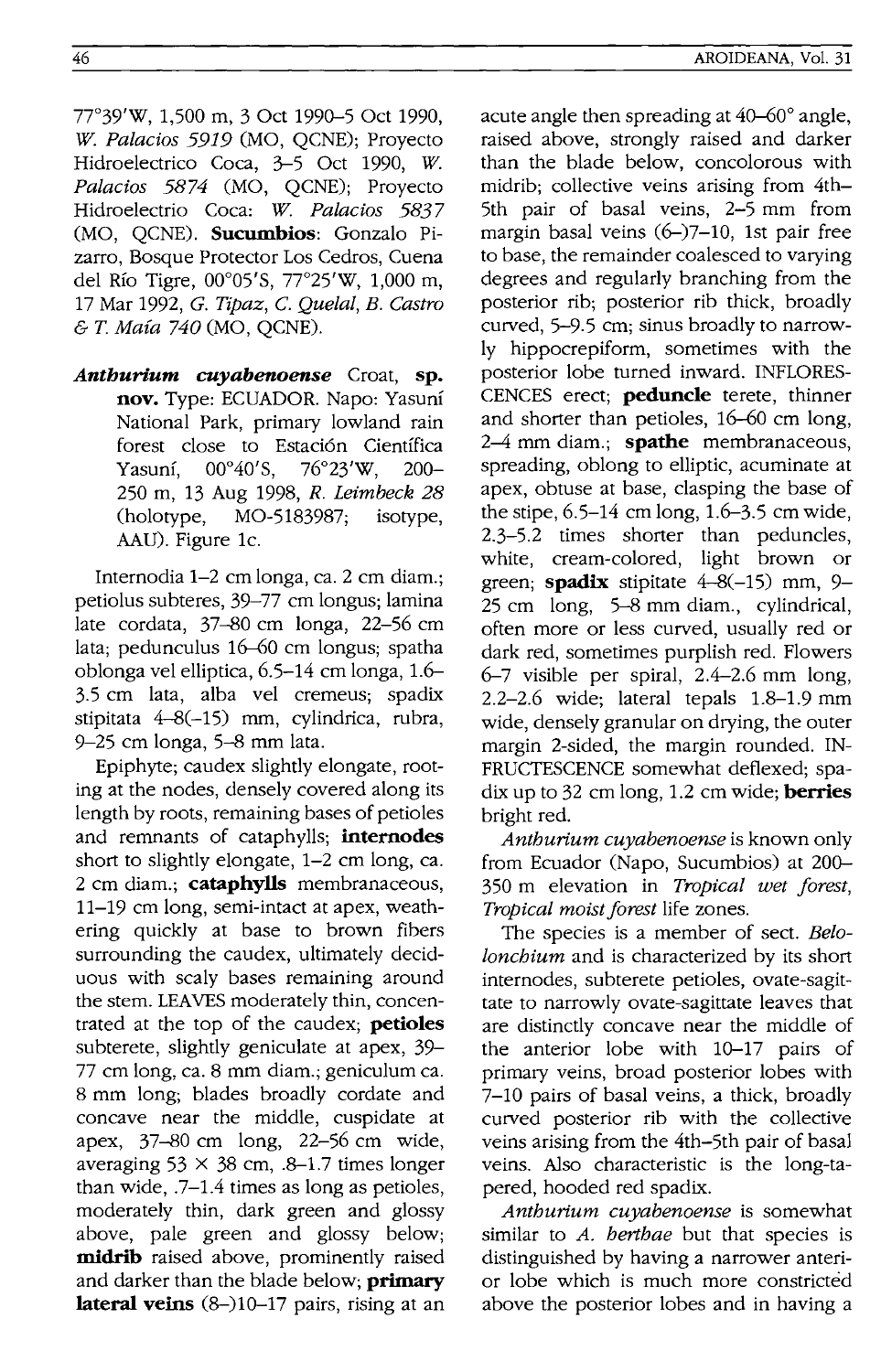proportionately longer and more slender spadix. It also occurs at much higher elevations (900-2,016 m).

The species epithet "cuyabenoense" refers to the Rio Cuyabeno where many of the collections of this new species were made.

Paratypes: ECUADOR. Napo: Estación Cientifica Yasuni, Rio Tiputini, al noroeste de la confluencia con el Rio Tivacuno, 6 km este de la carretera Maxus, Km 44, desvio hacia el pozo, 00°38'S, 76°30'W, 200-300 m, 23 Oct 1996, *Romoleroux, M. Bass, R. Foster* & *G. Villa* 2656 (QCA, MO); Estaci6n Cientifica Yasuni, Rio Tiputini, al noroeste de la confluencia con el Rio Tivacuno, 6 km este de la carretera Maxus, Km 44, desvio hacia el pozo Tivacuno, Parcela de 50 Ha, 00°38'S, 76°30'W, 200-300 m, 27 Aug 1996, *Romoleroux* & *P. Ojeda* 2473 (QCA); Aguarico, Reserva Etnica Huaorani, carretera del oleoducto de Maxus en construcción Km 72-75, 00°50'S, 76°21'W, 270 m, 23 Jan 1994-31 Jan 1994, *Dik* & *j. Andi* 915 (MO, QCNE). **Sucumbios:** Rio Wai si aya, a northern tributary to Rio Aguarico, 1.5 km up the river on a small path going in the direction SE, 00°15'S, 76°21'W, 300 m, 8 Aug 1980, *Brandbyge, E. Asanza* C, *P. Kelly* & *K. Bryan* 32649 (AAU); Rio Cuyabeno, ca. 2 km upstream from Puerto Bolivar, 00°06'S, 76°10'W, 300 m, 18 Aug 1981, *Brandbyge, E. Azanza* C, *Werling* & *Leth-Nissen* 33672 (AAU).Rio Cuyabeno, about 2 km upstream from Puerto Bolivar on the right margin, 00°06'S, 76°10'W, 300 m, 20 Aug 1981, *Brandbyge, E. Azanza* C, *Werling* & S. *Leth-Nissen 33809* (AAU); Reserva de Produccion Faunistica Cuyabeno, N of Laguna Grande, Hectare plot no. 1, 00°00'S, 76°12'W, 265 m, 11 Apr 19880-10 July 1988, *Ingvar Nielsen 76355*  (AAU); Vic. of Lago Agrio, Km 3, San Miguel-Lago Agrio, 350 m, July 1982, *Besse, Kennedy* & *R. Baker* 1553 (MO, SEL); Estación Científica Cuyabeno, 00°01'N, 76°11'W, 220 *m,].Jaramillo* & *E. Grijalva*  14721 (QCA); Reserva Faunistica Cuyabeno, Laguna Grande and surroundings, including Rio Cuyabeno from Pto. Bolivar to above Laguna Cañangueno, 00°00'S,

76°10'W, 265 m, 11 Mar 1990, *Batslev,* C *Berg, M. Gavilanes, A. Thygesen, D.E. Christensen,* L. *Ellemann* & *R. Brucculeri*  97444 (AAU); Reserva Faunistica Cuyabeno, N of Laguna Grande, 00°01'N, 76°11 'w, 265 m, 26 Mar 1989, *Batslev, R. Valencia, G. Paz* & *Mirzo 84630* (AAU); Reserva Faunistica Cuyabeno, N of Laguna Grande, 00°01 'N, 76°11 'w, 265 m, 26 Mar 1989, *Balslev, R. Valencia, G. Paz* & *Mirzo*  84617 (AAU, QCA); *Batslev, R. Valencia, G. Paz* & *Mirzo* 84633 (AAU, QCA); Reserva Faunistica de Cuyabeno, N of Laguna Grande, 00°01 'N, 76°11 'w, 265 m, 16 Mar 1989, *Batslev, R. Valencia, G. Paz* & *Mirzo 84401* (AAU).

*Anthurium dolichocnemum* Croat, **sp. nov.** Type: ECUADOR. Zamora-Chinchipe: Cordillera del C6ndor, along road from Namirez to Nambija, along mining road, 10.0 km S of Namirez and Rio Zamora, vic. of Nambija, along road to mine headquarters ca. 5 km long, just S of Nambija, 04°03'44"S, 78°47'29"W, 1,779 m, 23 July 2004, *T B. Croat 92058* (holotype, MO- 6031690, isotypes, AAU, B, BR, CAS, COL, CUVC, DUKE, GH, HUA, INB, F, G, GB, K, L, M, MEXU, MICH, NY, P, PMA, QCA, QCNE, RJ, RSA, S, SEL, TEFH, TEX, U, UB, US, USCG, USM, YEN, W). Figures 2a-d

Planta terrestris; internodia 1-13 cm long, 3-6 mm diam.; cataphylla pro parte maxima decidua; petiolus subteres, 12- 29 cm longus; lamina sagittata-subhastata, 17-31 cm longa, 6-20 cm lata; pedunculus 18-46 cm longus, 2-3 mm diam.; spatha viridis, lanceolata, ca. 7 cm longa, 1.3 cm lata; spadix violeta, 2.3-6.5 cm longa, 4- 5 mm lata.

Terrestrial with creeping rhizome, sometimes epiphyte; **internodes** 1-13 cm long, 3-6 mm diam., medium green, matte or weakly glossy, soon light gray-brown; **cataphylls** thin, 3-7 cm long, bluntly 1 ribbed, weathering brown, mostly deciduous or with a few weak fibers persisting; LEAVES drying green; **petioles** subterete,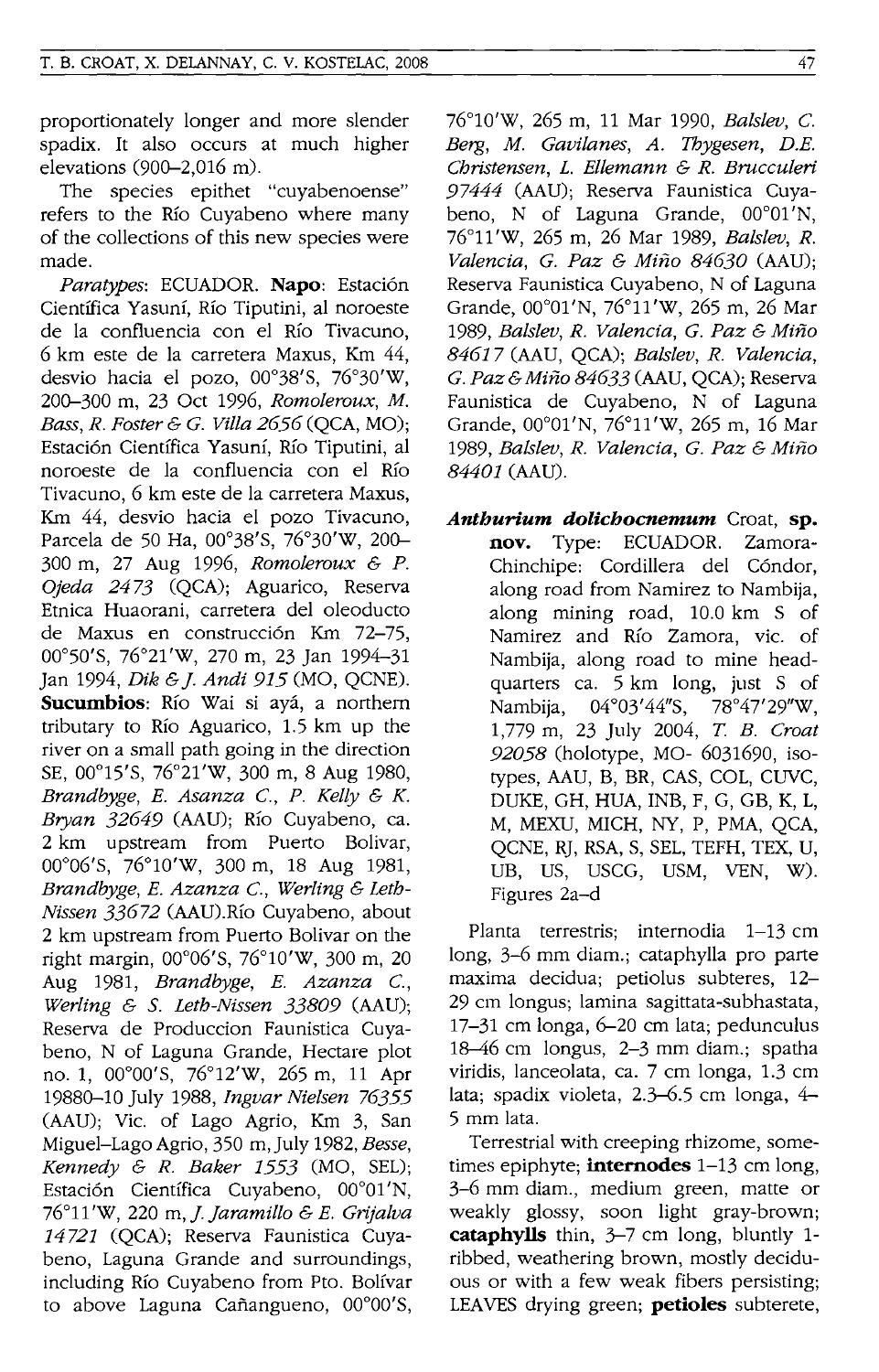

Fig. 2. a-d. *A. dolichocnemum* Croat. *(Croat & Menke 89700).* a. Habit showing scandent habit. b. Inflorescence and leaf. c. Leaf blade adaxial surface. d. Spadix, close up.

narrowly and obtusely sulcate (the margins bluntly acute), medium green, matte to weakly glossy, 12-29 cm long, 3 mm diam.; geniculum 1 cm long, 4 mm diam., broadly sulcate; **blades** sagittate-subhastate, with lobes projecting outwards, concave near the base, acuminate, 17-31 cm long,  $6-20$  cm wide, averaging  $23 \times 15$  cm, 1.2-2.6 times longer than wide, .8-1.7 times as long as petioles, thinly coriaceous, dark green and matte-subvelvety above, light green and matte below; **ntidrib** narrowly raised and slightly paler above, narrowly raised and slightly paler below; **primary lateral veins**  $6-10$  pairs, arising at  $45-60^\circ$ angle, loop-connected to the connective veins, deeply sunken and concolorous above, narrowly raised and slightly paler below; tertiary veins in part weakly raised below; collective veins arising from the 1st basal vein, 4-8 mm from margin; basal veins 4-6, first 2 free to base, the remainder coalesced to varying degrees and branching from the posterior rib; posterior rib straight or slightly curved, naked 8-27 mm; sinus broadly to narrowly hippocrepiform. INFLORESCENCES erect-spreading; **pe**duncle generally longer than petiole, terete,  $18-46$  cm long,  $2-3$  mm diam.; spathe green, lanceolate, caducous, ca. 7 cm long, 1.3 cm diam.; **spadix** sessile, tapered, dark green and glossy when immature, turning violet and matte when mature,  $2.3-6.5$  cm long,  $4-5$  mm thick. Flowers 4-5 visible per spiral, 2.4-2.6 mm long and wide; lateral tepals 2.2-2.4 mm wide, the outer margin 2-sided, inner margin broadly rounded. INFRUCTES-CENCES: Berries green, early-emergent, mature berries not seen.

*Anthurium dolichocnemum* is believed to be endemic to Ecuador (Morona-Santiago, Napo, Zamora-Cinchipe) at 1,000-2,000 m elevation in *Montane moist forest*, *JIIIontane wet forest* and *Premontane wet forest* life zones.

The species is a member of sect. *Xialophyllium* and is characterized by its gener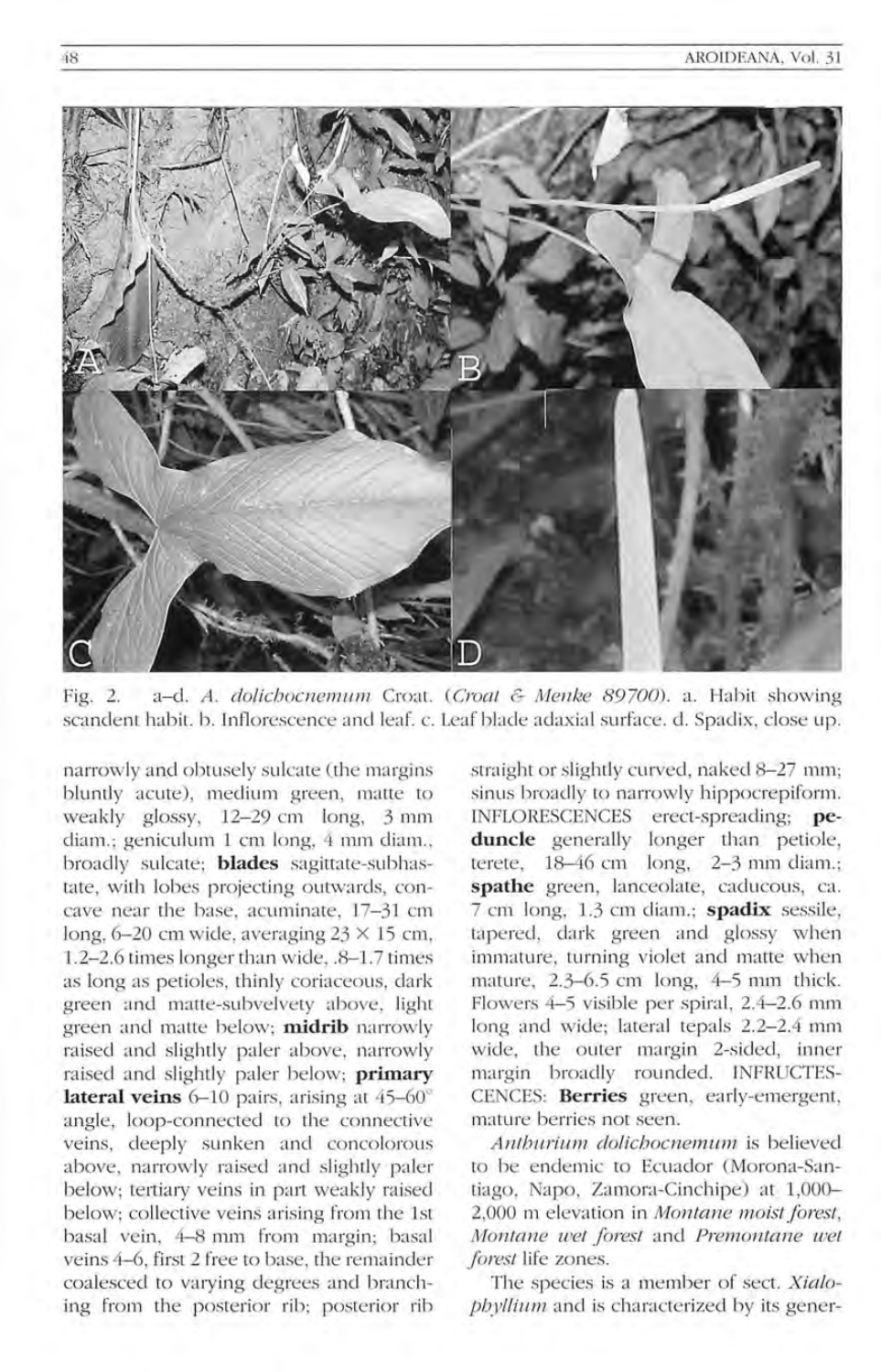ally terrestrial creeping habit, elongated internodes sub-3-lobed leaves with outward-projecting lobes, 6-10 pairs of primary lateral veins, and collective veins arising from the first pair of basal veins as well as by its violet spadix.

The species is most closely related to A. *ionantbum* (see below) with which it sometimes occurs. That species differs in having leaf blades ovate-cordate with the margins of the blades broadly convex, not at all concave. Despite the fact that they may occur together there is no tendency for intermediacy between the two species.

The species is also similar to *Antburium puberulum* Croat & Lingan from central Peru. *Antburium dolicbocnemum* is distinguished from *A. puberulum* by its longer and thinner internodes, its leaves with a more pronounced constriction above the posterior lobes, the more outward-spreading posterior lobes, the primary lateral veins less prominently raised on the lower surface.

*Antburium dolicbocnemum* can be confused with *A. constrictum* Croat & Carlsen, but that species has blades deeply lobed to within 1.5-4 cm from the midrib with the lateral lobes directed somewhat toward the apex. In contrast the lateral lobes of A. *dolicbocnemum* are not constricted even half of the way to the base and the lobes are directed outward and somewhat toward the base.

Several collections along the road between Loja and Zamora and Loja and Valladolid at 2,400-2,800 m elevation *(JIarling* & *Andersson* 21797, *Madsen*  75543 & *87009* and *Stein* & *D'Alessandro*  2784) could be confused with *A. dolicbocnemum* owing to their somewhat constricted anterior lobes. However these specimens differ in having narrowly triangularsagittate leaves which have much less constricted anterior lobes than *A. dolicbocnemum* and by occurring at higher elevations. They probably represent another undescribed species.

The species epithet "dolichocnemum" comes from the Greek "dolichos" or elongated and "cneme" or internode.

*Paratypes:* ECUADOR. **Morona-San**tiago: San Miguel de los Cuyes, Main trail to San Miguel de los Cuyes via the<br>Cordillera Morire, 03°10'S, 78°57'W, Cordillera Morire, 03°10'S, 78°57'W, 2,400-3,400 m, 7 Jan 2001, *J.L. Clark* & c. *Morocbo* 5851 (AZUAY, MO, QCNE, US); Above Ganazhuma, 03°27'S, 78°50'W, 1,829-2,195 m, 15 Dec 1979, *Thompson*  332 (MO). Napo: Archidona-Baeza, 39.9 km N of Archidona, 18.4 km S of Cosanga, 40.8 km S of jet. with Baeza-Papallacta-Lago Agrio Road, 00°40'55"S, 77°48'05''W, 1,486 m, 24 Apr 2003, *Croat,* L. *Hannon* & N. *Altamirano 88035* (HUA, MO, UB). **Zamora-Chinchipe:** Ca. 5 km above Zamora on road to Loja, 1,300- 1,400 m, 10 Apr 1985, *G. Harling* & L. *Andersson* 23951 (GB, QCA); 4 km W of Panguintza on road to Panguintza Alto, 1,100-1,200 m, 14 Apr 1985, *G. Harling* & L. *Andersson* 24129 (QCA, GB); Loja - Zamora, ca. 13 km E of the pass, just before junction with old road, 03°58'S, 79°05'W, 2,030 m, 8 Mar 1989, *B. 011gaard, j.E. Madsen* & L. *Ellemann 90868* (AAU); Zamora - Parque Nacional Podocarpus, ca.  $1 \text{ km}$  SW of Zamora,  $04^{\circ}04'42''\text{S}$ , 78°57'02''W, 731 m, 29 May 2003, *Croat* & *Menke 89700* (MO); Zamora-Loja, 81.3 km E of summit of divide and border with Loja Province, 04°08'02"S, 78°56'31''W, 1,341 m, 31 May 2003, *Croat* & *Menke 89840* (K, MO); Area of Estación Cientifica San Francisco, road Loja-Zamora, ca. 35 km from Loja, Q5 plot A, 03°58'S, 79°04'W, 1,950 m, 1 Oct 2004, *F. Werner* 737 (MO); Area of Estaci6n Cientifica San Francisco, Loja-Zamora, ca. 35 km from Loja, Q5 below C. Canal, 03°58'S, 79°04'W, 1,850 m, 18 Oct *2004, F. Werner 1210* (MO, QCNE); Estaci6n Cientifica San Francisco, Loja-Zamora, 03°58'S, 79°04'W, 1,850 m, *F. Werner 1083*  (MO); Podocarpus National Park, Plot near trail Trail T2, S of Estacion Cientifica San Francisco, 30 km E of Loja near Sabanilla, 03°58'S, 79°03'W, 2,000 m, 30 Nov 2000, *Leimbeck 450* (AAU, MO, QCA); 1 ha study plot about 1 km SW of Bombuscaro Visitors Center, 6 km S of Zamora, 04°06'S, 78°57'W, 1,050 m, 20 Nov 2000, *Leimbeck*  416 (AAU, MO, QCA); Zamora, forested ravine 2 km W of Zamora, 900 m, 11 May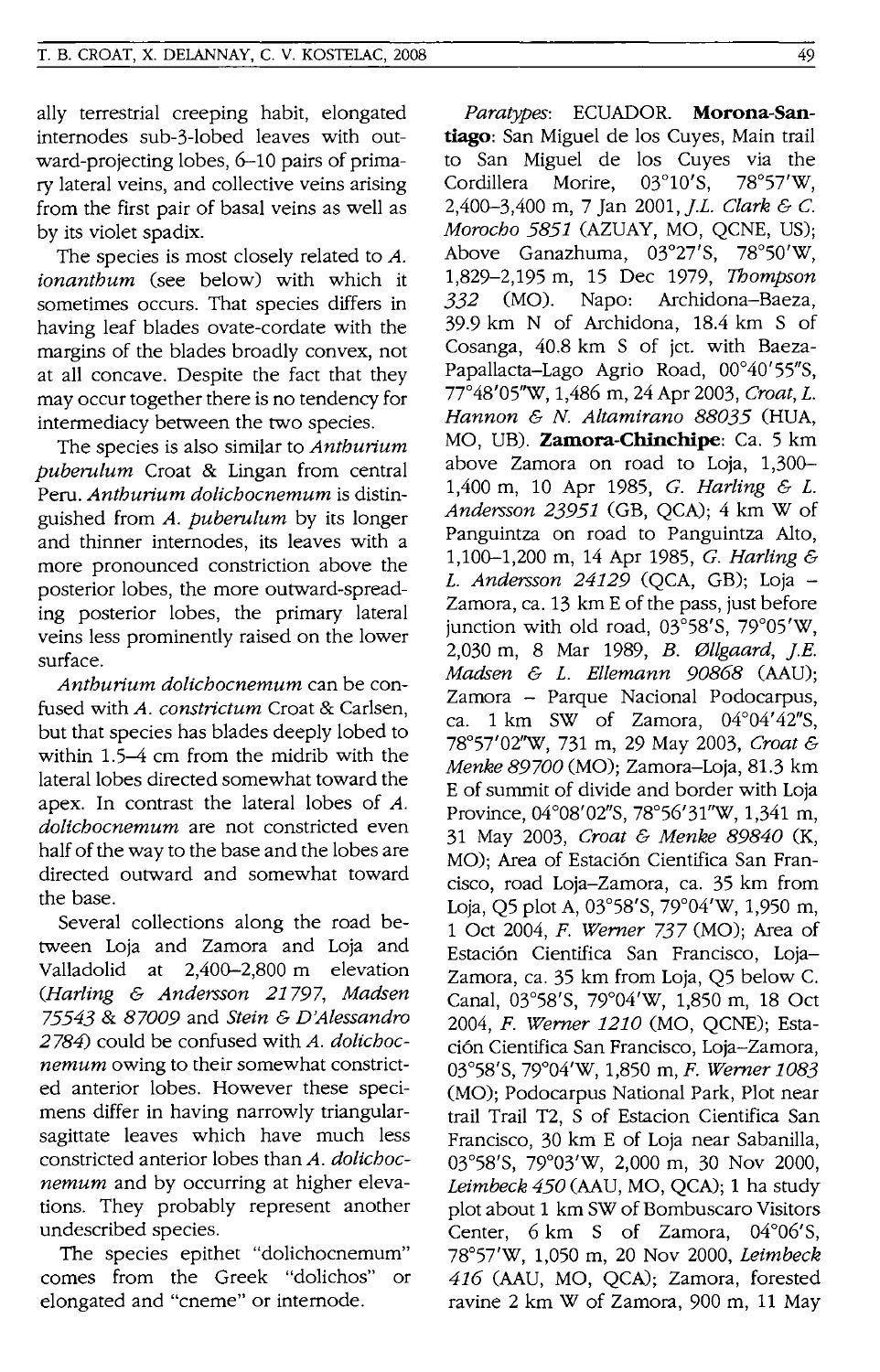*1978, Madison* 4235 (SEL); Zamora, Cordillera del C6ndor, cuenca del Rio Jamboe, Romerillos Bajo, sendero hacia la Cordillera de Curintza, 04°15'S, 78°55'W, 1,600 m, 27 Aug 1999, *P. Fuentes, P. Conza* & *P. Villa*  1005 (MO,QCNE).

*Anthurium effusispathum* Croat, **sp. nov.** Type: ECUADOR. Morona-Santiago: Macas-Riobamba between Proano and Parque Nacional Sangay, 12.1 Km west of Proaño, 02°16'59"S, 78°11'06"W, 1,185 m, 13 Aug 2002, *T B. Croat,* L. *Hannon* & *p. Schmidt* 86523 (MO-5744765-66; isotypes, AAU, B, COL, F,GB, GH, HUA, K, NY, QCNE, RJ, RSA, S, SEL, US, YEN, UB, US). Figures 3a-d.

Internodia brevia, 1 cm longa, 2- 5.3 cm diam.; cataphylla persistens intacta; petiolus teres, (27-)56-128 cm longus; lamina anguste ovata-sagittata, (28)50- 84 cm longa, (13-)21-41 cm lata, pedunculus (32-)53-99 cm longus; spatha erectaeffusa, 12-25 cm longa, 4-17 cm lata; spadix cremeus vel flavo-virens per anthesis, 11-31 cm longus, 9-30 mm diam.

Terrestrial or epiphytic; **internodes**  short, ca. 1 cm long, 2-5.3 cm diam.; **cataphylls** persisting intact or semi-intact, red-brown or dark brown, 17-30 cm long, up to 8 cm wide at the base when flattened. LEAVES clustered at the base of the plant; **petioles** terete, weakly and obtusely sulcate, geniculate at apex, (27-)56-128 cm long, ca. (.6-)1-2 cm diam. midway, medium to dark green, matte to semiglossy, sometimes minutely and densely speckled; geniculum ca. 3 cm long; **blades** narrowly ovate-sagittate, cuspidate at apex, with broad posterior lobes projecting inward and often overlapping, (28-)50-84 cm long, (13-)21-41 cm wide, averaging 70  $\times$  32 cm, 1.4–2.7 times longer than wide, .5-l.0 times as long as petioles, subcoriaceous, dark green and matte-subvelvety or glossy above, paler green and glossy below, with punctations often clearly visible below; **midrib** convex and slightly paler above, acute and moderately paler below, prominently raised and 3-ribbed on older plants; **primary lateral veins** 11-17 pairs, rising at a 45-80° angle, weakly and narrowly raised, slightly paler in deep valleys above, acute and paler or almost concolorous below; tertiary veins mostly flattened and slightly darker below; collective veins arising from 3rd-4th pair of basal veins, 0-3 mm from margin; basal veins  $(5-6-7,$  first  $(1-2-3)$  pairs free to base, the remainder coalesced to varying degrees and regularly branching from the posterior rib; posterior rib thick, broadly curved, naked  $(1-)3-5$  cm; sinus spathulate, with the posterior lobes markedly turned inward and often overlapping. INFLORESCENCES erect-spreading; **peduncle** terete, shorter than petioles, (32-)53-99 cm long, .9 l.7 cm diam., medium yellow-green, semiglossy; **spathe** erect-spreading, broadly ovate to lanceolate, 12-25 cm long, 4- 17 cm diam., 2.2-6.2 times shorter than peduncles, coriaceous, white or greenish white and glandular inside, white or pale green and glossy outside, surrounding back and sides of spadix, sometimes hooding; **spadix** stipitate 5 mm, thick and tapering towards the apex, creamy white or pale yellow-green, becoming brownish green, pinkish or dark lavender after anthesis, matte, 11-31 cm long, 9- 3.0 mm diam., l.0 cm from tip. Flowers 13-15 visible per spiral, 3.6-3.8 mm long, 3-3.2 mm wide; pistils weakly emergent; tepals glossy, drying matte, minutely papillate, lateral tepals 1.8-2.0 mm wide, the outer margin 2-sided, the inner margin broadly rounded; stamens 6 mm wide, .4 mm long, the thecae narrowly ovate, slightly divaricate; pollen creamy white. INFRUCTESCENCES erect, to 31 cm long, 3 cm diam., spathe green, spadix turning purplish violet at maturity, weakly glossy; **berries** purplish red, 6 mm long.

*Anthurium effusispathum* is at present known only from Ecuador (Morona-Santiago, Napo, Zamora-Chinchipe), at 610- 1,875 m elevation mostly in *Premontane wet forest* but also in *Premontane moist forest, Lower montane moist forest* and *Lower montane wet forest* life zones.

The species is a member of sect. *Calomystrium* and is characterized by its large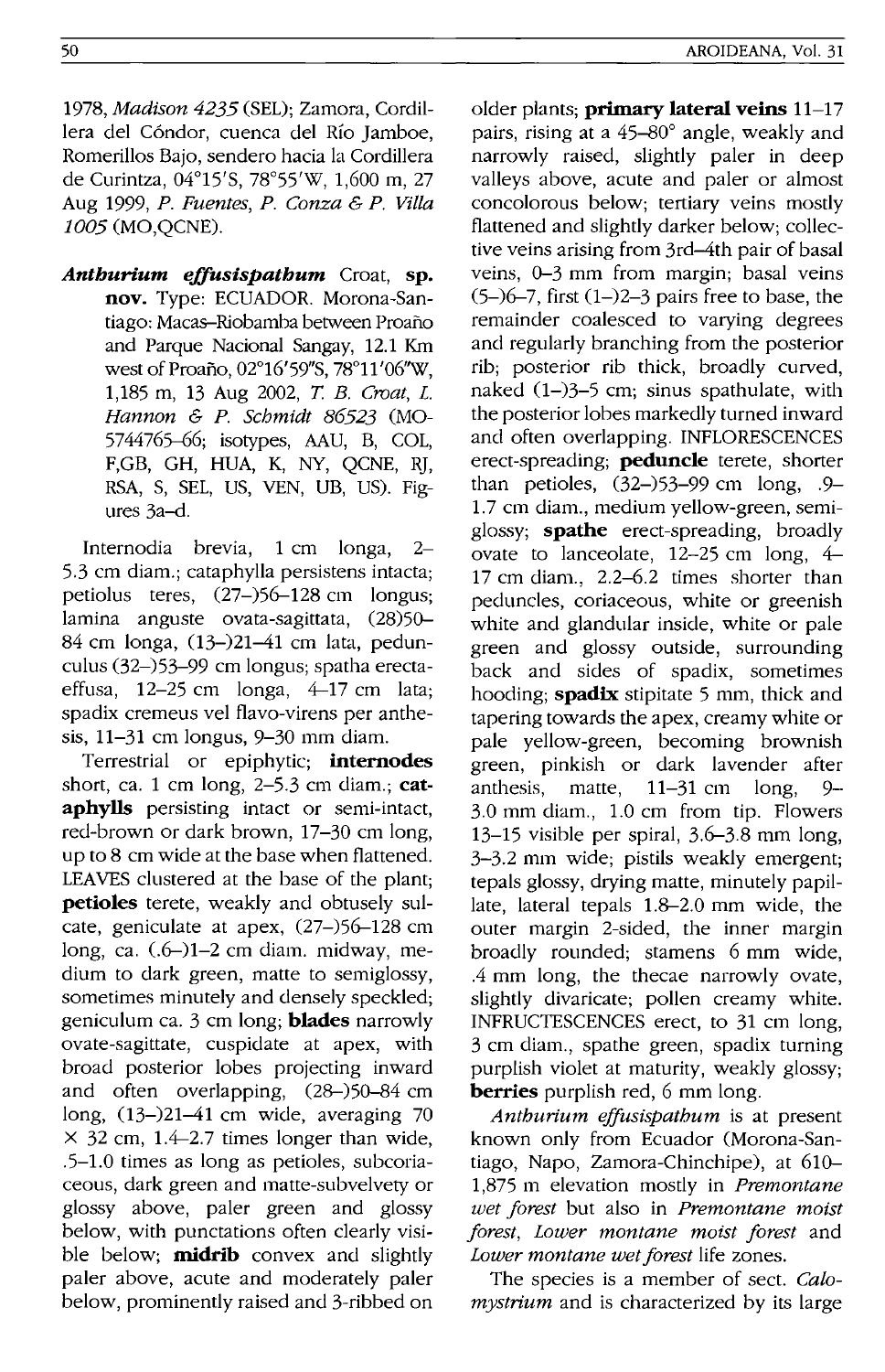

Fig. 3. a-d. *Anthurium effusispathum Croat. (Croat & Menke 89323).* a. Leaf blade adaxial surface. b. Stem, cataphylls and petiole bases. c. Inflorescence showing spreading spathe and spadix. d. Inflorescence and leaf showing spathe and spadix.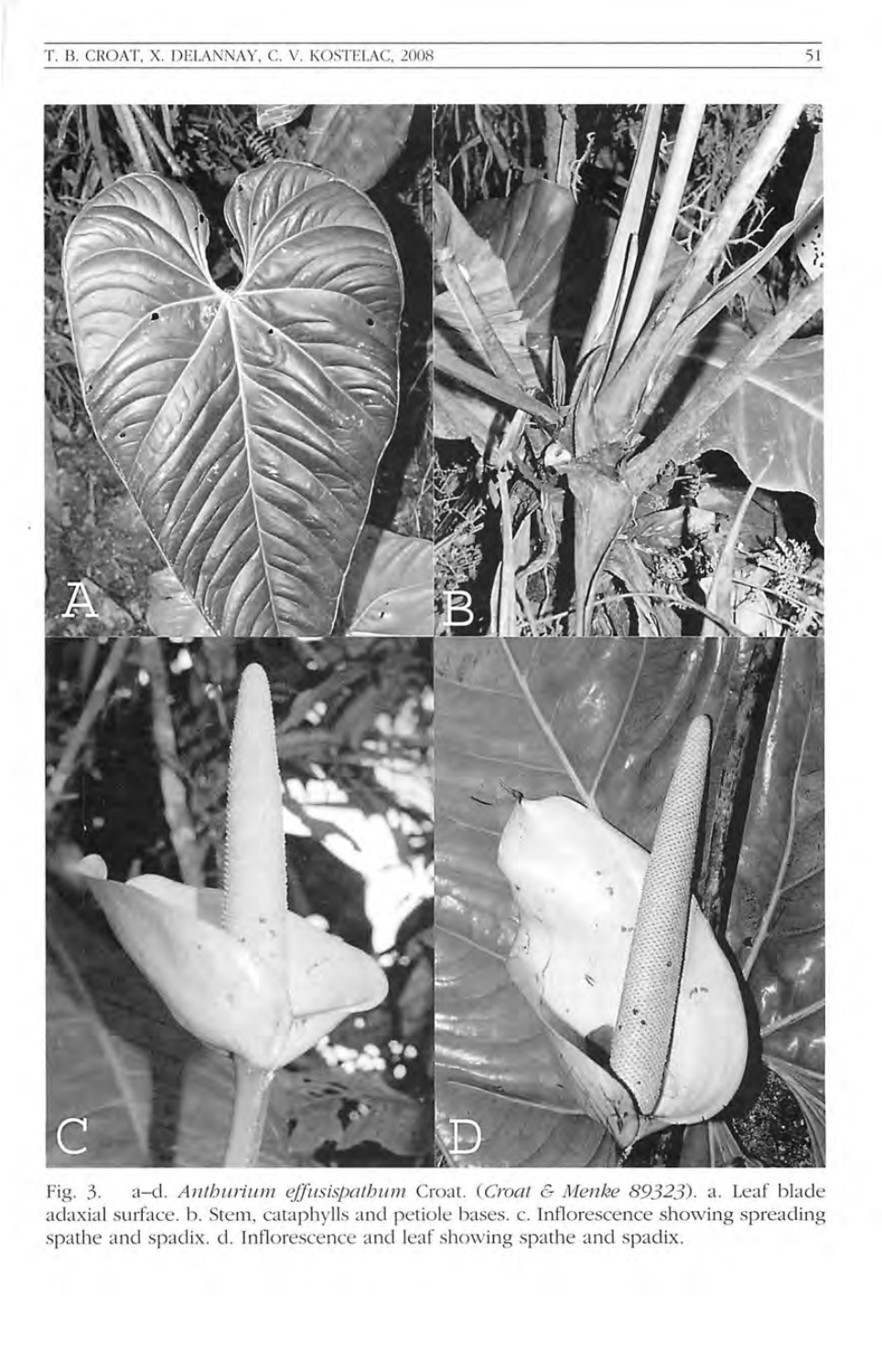size, persistent, red-brown cataphylls, terete petioles, narrowly ovate-sagittate blades with 11-17 pairs of primary lateral veins, the broad, inward-projecting posterior lobes with 6-7 basal veins, a thick, broadly curved posterior rib and the collective veins arising from the 3rd-4th pair of basal veins. Also characteristic is the large whitish erect-spreading spathe surrounding the back and sides of the spadix and the thick creamy-yellow spadix turning purplish-violet at maturity.

The epithet for *Anthurium effusispathum* comes from the Latin "effusus" meaning spread out and "spathum" spathe.

*Paratypes:* ECUADOR. Morona-Santiago: Parque Nacional Sangay, 22.4 km W of airport in Macas, 8 km SE of 9 de Octobre, 30.8 km E of Zunil, 02°14' 13"S, 78° 12' 50.5''W, 1,610 m, 26 Sep 2007, *Croat &* G. Ferry 99213 (MO, QCNE); Gualaquiza-Indanza, along Rio Sambo Rancho, ca. 15 km S of San Juan Bosco,  $03^{\circ}11'28''S$ , 78°33'04''W, 1,500 m, 8 Sep 2002, *Croat*  87266 (MO); Lim6n-Gualaquiza, 41.4 km S of Plan de Milagro (jct. with Lim6n-Gualaceo Rd.), 35.3 km S of San Juan Bosco, 14.8 km N of Tucumbatza, 03°10'59"S, 78°33'27''W, 1,584 m, 23 May 2003, *Croat* & *Menke* 89323 (MO); Cordillera del C6ndor, along road into Cordillera del C6ndor departing from Chuchumbleza, then 6.8 km S of Chuchumbleza to Quime ferry on Rio Zamora, then SW via Numbaime into Cordillera del C6ndor, 24 km SW of Rio Zamora, 03°38' l1"S, 78°25'49''W, 1,562 m, 14 July 2004, *Croat,* L. *Hannon, Walhert* & *Tuntiak Katan jua 91000* (MO); Gualaquiza, Gualaquiza-Limon, vicinity of Tumbes, 39 km N of Rio Bomboiza Bridge, 4.1 km S of Tucumbatza, 03°17'S, 78°31'W, 1,520 m, 6 Mar 1992, *Croat* 72775 (HUA, MO, QCNE, US). Napo: Archidona-Baeza, 40.8 km N of Arehidona, 15.5 km S of Cosanga, 39.9 Km N of jct. of Baeza Road with main Papallacta-Lago Agrio Road, 00°39'01"S, 77°47'45"W, 1,875 m, 24 Apr *2003, Croat,* L. *Hannon* & *N. Altamirano 88065* (CUVC, HUA, K, MO, *VB,* US); Archidona, Tena-Baeza, 2.7 km N of the turn-off to the Loreto coca Road,  $00^{\circ}42'$ S, 77°51'W, 1,525 m, 2 Mar 1992, *Croat 72644* 

(MO, OCNE). Zamora-Chinchipe: Loja-Zamora along Rio Zamora near bridge which crosses Rio Zamora 39 km E of Loja, 04°05'S, 79°00'W, 610 m, 18 Oet 1980, *Croat 50758* (F, MO, NY, US); Namirez (22.3 Km S of Yanzaza) to Nambija, 8.1 km S of San Carlos, 04°03'37"S, 78°47'25''W, 1,524 m, 28 May 2003, *Croat* & *Menke* 89626 (MO); Along road between Zumbi on Rio Zamora and summit of Cordillera del C6ndor beyond Paquisha, 10.1 km beyond Rio Nangaritza Bridge, 29.1 km E of Zumbi, 03°56' 13"S, 78°37'27''W, 1,352 m, 16 July 2004, *Croat,* L. *Hannon, Walhert* & *Tuntiak Katan jua 91205* (MO); Along road between Namirez on Rio Zamora to Nambija, 14.7 km E of Namirez and Rio Zamora, 5.9 km above San Carlos, 04°03' l1"S, 78°47'48''W, 917 m, 19 July 2004, *Croat* 91429 (GB, MO); Zamora-Romerillao Alto, 19.1 km E of Rio Bombuscaro in Zamora, 6.3 km E of La Pituca, 04°10'04"S, 78°56'10"W, 1,203 m, 20 July *2004, Croat* 91578 (QCA, MO).

*Anthurium ionanthum* Croat, sp. nov. Type: ECUADOR. Zamora-Chinchipe: Cordillera del C6ndor, Namiera-Nambija, 10 km S of Namirez and Rio Zamora, along road to mine headquarters ca. 5 km long, just south of Nambija, 04°03'44"S, 78°47'29"W, 1,779 m, 23 July 2004, T. *B. Croat 92059* (holotype, MO-5857803; isotypes, AAU, B, BR, CAS, COL, CUVC, DUKE, F, G, GB, GH, HUA, INB, K, L, M, MEXU, MICH, NY, P, PMA, QCA, QCNE, RJ, RSA, S, SEL, TEFH, TEX, U, UB, US, USCG, USM, YEN, W). Figures Id, 4a, 4b.

Internodia 2-16 cm longa, 5-15 mm diam.; cataphylla pro maxima parte decidua; petiolus 10-66 cm longus; lamina late ovata-cordata, 15-45 cm longa, 10.5-27 cm lata; pedunculus 11-51 em longus; spatha ad 7 cm longa, 1.5 em lata, decidua; spadix purpuracens vel violaeeus, 5-10 cm longus, 4-8 mm diam.

Terrestrial or hemiepiphyte; **internodes** 2-16 cm long, 5-15 mm diam., medium green, matte, soon light gray-brown, very weakly glossy; **cataphylls** thin,  $6-13$  cm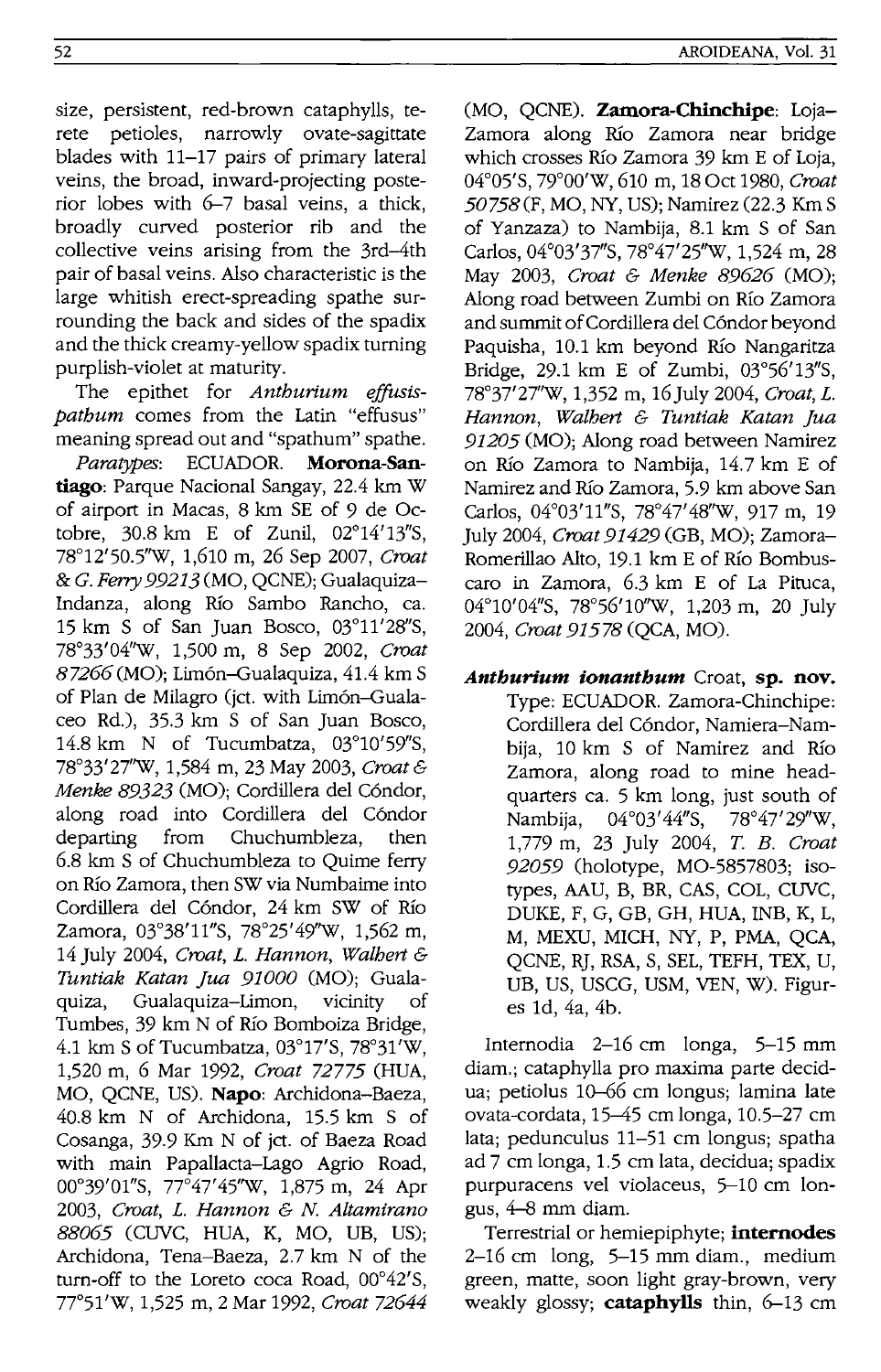

Fig. 4. a-b. Anthurium ionanthum Croat. (Croat et al. 92059). a. Habit showing stem, leaves and inflorescences. b. Unmounted plant on newspaper showing stem, leaves and inflorescences. 4. c-d. Anthurium longiusculus Croat. (Croat  $\mathfrak c$  Menke 89717). c. Habit of type plant showing leaves and inflorescences. d. Close-up of inflorescences with leaves in background.

long, medium green, matte, marcescent, mostly deciduous or with a few pale fibers persisting. LEA YES drying green; **petioles**  10-66 cm long, 2-4 mm diam., subterete, narrowly and obtusely sulcate, medium green, matte, the margins bluntly acute; **blades** broadly ovate to ovate-lanceolate, cordate with deep lobes at the base, acute at the apex, thinly coriaceous, dark green and velvety above, moderately paler and matte below, 15-45 cm long, 10.5-27 cm wide, averaging  $31 \times 19$  cm, 1.2-1.9 times longer than wide, .5-1.4 times as long as petioles, dark green and matte-subvelvety above, moderately paler and matte below; all veins moderately puberulent to granular-puberulent; **midrib** acute in deep valley, concolorous above (slightly paler towards base), narrowly round-raised and paler below; **primary lateral veins** 9-13 pairs, rising at an acute angle then spreading 40-45° angle, loop-connected to the connective veins, deeply and obtusely sunken, concolorous above, bluntly acute to narrowly round-raised and concolorous to slightly paler below; tertiary veins in part sunken above, raised below; collective veins arising from the 1st-3rd pair of basal veins, 3-6 mm from margin; basal veins 5-8, first 2 free to base, the remainder coalesced to varying degrees and branching from the posterior rib; posterior rib broadly curved, naked 8-35 mm; sinus broadly hippocrepiform. INFLORESCENC-ES erect-spreading; peduncle terete, 11- 51 cm long, 2-3 mm diam.; **spathe** medium green, to 7 cm long, 1.5 cm wide, promptly rolled and twisted, readily falling off; **spadix** weakly tapered to apex, initially pale yellow-green, matte, finally lilac, light purple or violet, 5-10 cm long, 4-8 mm wide, 10-14 times longer than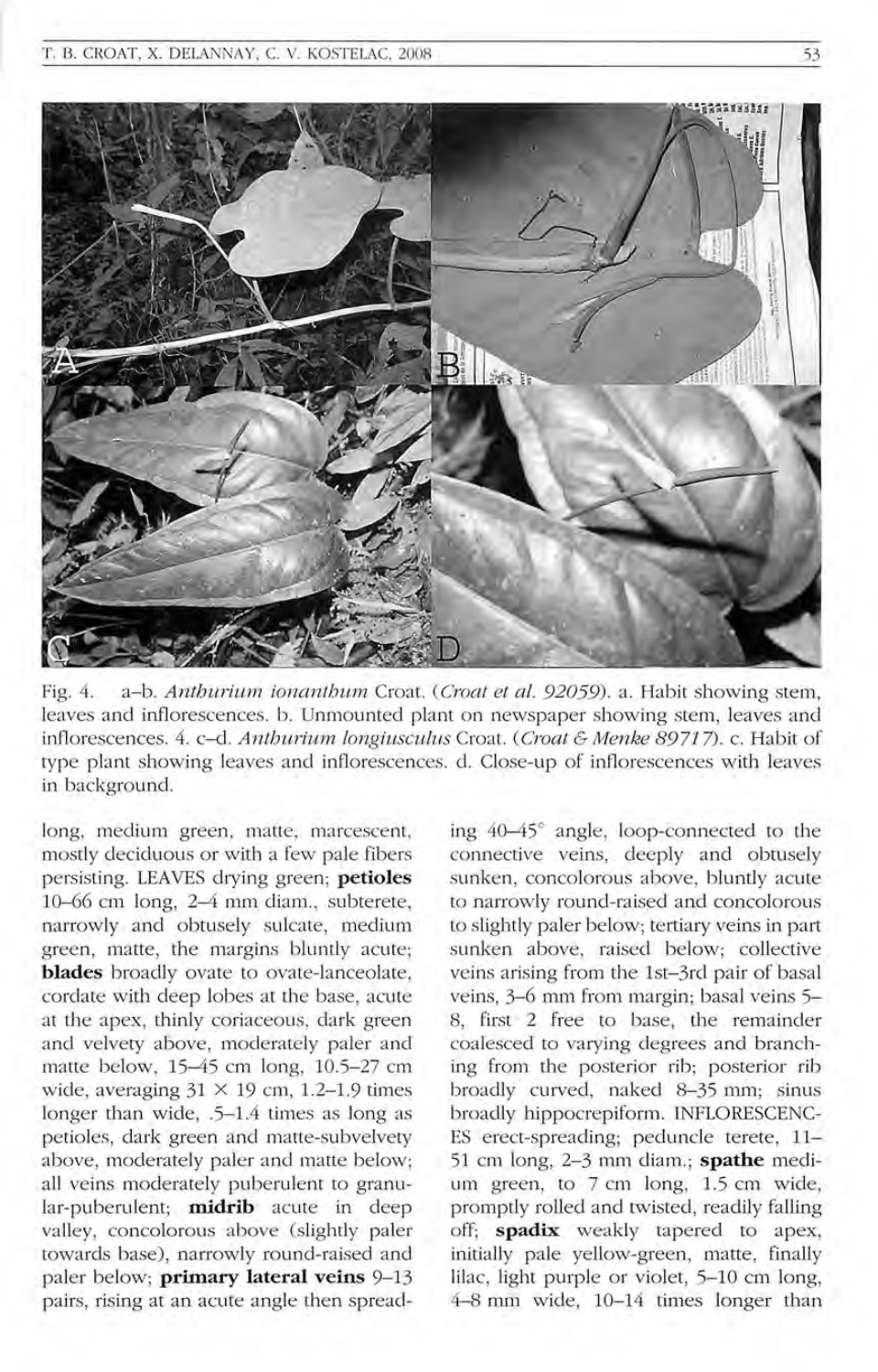broad, stipitate 1-9 mrn. Flowers 6 visible per spiral, weakly 4-lobed, 2 mm wide in both directions; lateral 1-1.2 mm wide, the outer margins 2-3-sided, minutely papillate on magnification, matte; stamens .7 mm long, .5 mm wide, held just above the tepals and persisting, not retracting; pollen white. **Berries** not seen.

*Anthurium ionanthum* is believed to be endemic to Ecuador (Azuay, Loja, Morona-<br>Santiago. Zamora-Cinchipe) at 1.200-Santiago, Zamora-Cinchipe) at 2,700 m elevation in *Lower montane wet forest* and *Premontane wet forest* life zones.

The species is a member of sect. *Xialophyllium* and is characterized by its generally terrestrial habit, elongated internodes, broadly cordate leaves, moderately puberulent to granular-puberulent veins, 9-13 pairs of primary lateral veins, collective veins arising from the 1st-3rd pair of basal veins, and a short and stubby purple or violet spadix.

A collection *Montalvo* & *Ceron 07* from Cantón Macas at differs in having a proportionately longer and less tapered spadix which is ca. 30 times longer than broad but otherwise appears to be this species.

Some collections from Zamora-Chinchipe are similar but apparently not this species. *Holm-Nielsen* 3551, *Luteyn 6577*  and *Sparre 16502* from the Loja-Zamora Road at Km 16-18, and *Harling* 2 7167 from the Nudo de Sabanilla-Valladolid Road differ in having the anterior lobe constricted midway, weakly to moderately granular veins and a pinkish red or light violet-red spadix. *Harling* & *Andersson 24078* from E of Paquisha differs in having somewhat sagittate blades with more elongated, more pointed posterior lobes. *Harling 1039* from Yurupaza at 600 m has thin sagittate blades which are nearly glossy below and has a dark violet-red spadix. *Madsen* 7577 from Parque Nacional Podocarpus, Yangana-Valladolid Road at Km 26 has larger, more elongated leaves with more elongated posterior lobes projecting inward and with granular-puberulent veins.

A collection from Peru (San Martin: Rioja prov., Pedro Ruiz-Moyobamba, Km. 390, Venceremos, 05°59'S, 77°45'W, 2,100 m, 7-9 Aug 1983, *D.N. Smith* & *Sergio Vasquez*  S. 4684), is also similar but that Peruvian specimen has triangular-shaped leaves instead of broadly ovate leaves as in *A. ionanthum.* 

The epithet *Anthurium ionanthum*  comes from the Latin "ion" which means violet-colored, hence "ionanthus'" meaning "with violet flowers".

*Paratypes:* ECUADOR. **Azuay:** Paute-Mendez (Santiago de Mendez), 84.3 km E of Paute, 5.5 km NE of Ama Luza, vic. of junction of Río Mangan and Río Negro with RIO Paute, 02°32'36"S, 78°33'46"w, 1,524 m, 20 May 2003, *Croat* & *Menke 89055*  (MO). Loja: Vilcabamba-Zumba, 33.9 km s of Vilcabama, 48.6 km N of Palanda, 04°24'42"S, 79°09'33''W, 2,254 m, 26 July *2004, Croat* 92322 (MO); Loja-Zamora, W of the pass, 2,700 m, 14 Feb 1985, *Harling*  & *Andersson 22056* (GB, MO). **Morona-**Santiago: Cantón Macas, Parque Nacional Sangay, Sendero a Sardina Yacu, entre el Río Sardina y Volcán, 02°05'S, 78°10'W, 1,500-1,700 m, 1 Oct 1996, *Consuela Montalvo* & c. *Ceron* 7 (QAP). **Zamora-**Chinchipe: N side of Río Palanda at crossing with Zumba Road, 1,200 m, 30 Jan 1985, *G. Harling* & *L. Andersson 21283*  (GB, MO).

*Anthurium longiusculus* Croat **sp. nov.**  Type: ECUADOR. Zamora-Chinchipe:<br>Zamora-Romerillos 66 km E of Zamora-Romerillos, bridge over Rio Bombuscaro, vic. of La Pituca, 04°04'59"S, 78°56' 12"W, 731 m, 30 May 2003, T. *B. Croat* & *M. Menke* 89719 (holotype, MO-5703734; isotypes, AAU, B, COL, F, GB, GH, HUA, K, M, NY, QCNE, S, SEL, UB, US). Figures 4c, 4d.

Planta terrestris; internodia brevia, 1.5- 2.5 cm diam.; cataphylla persistens intactum; petiolus teres, 62-85 cm longus, 5 mrn diam.; lamina lanceolata-ellliptica, 36-46 cm longa, 7-14 cm lata, siccens denigratus; pedunculus 30-67 cm longus; spatha viride, 4.8–6.0 cm longa.

Terrestrial plant, specimens blackening when dried; caudex slightly elongated; **internodes** short, 1.5-2.5 cm diam.; **cata-**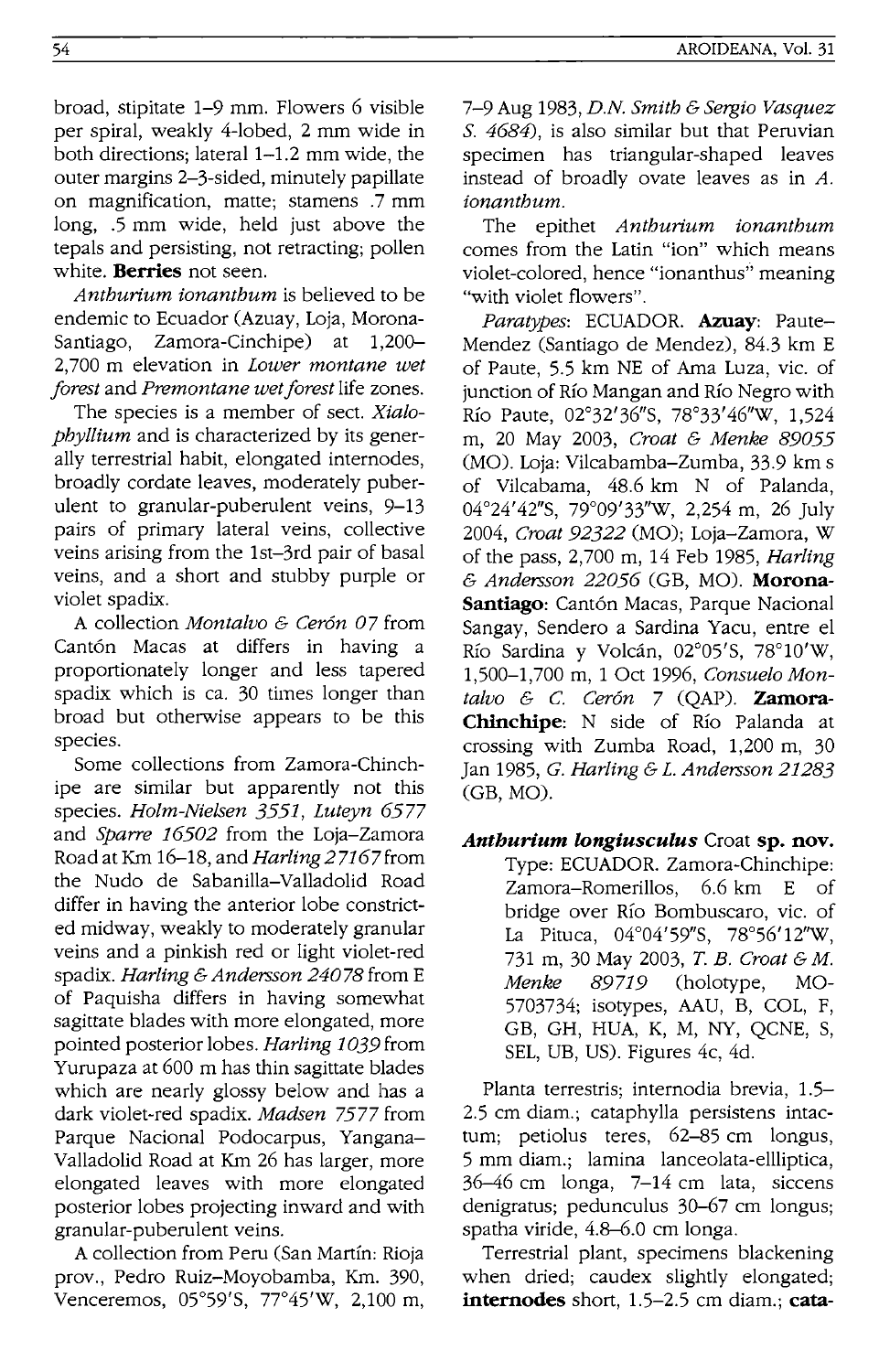**phylls** membranaceous, 6–12 cm long, turning dark red-brown, persisting more or less intact as scales surrounding the caudex. LEA YES subcoriaceous; **petioles**  terete, semiglossy, medium to dark green, 62-85 cm long, ca. 5 mm diam.; geniculum obtusely sulcate, sometimes remote and seemingly disconnected from the leaf tissue; **blades** subcoriaceous, lanceolateelliptic, 36-46 cm long, 7-14 cm wide, averaging  $41 \times 10.5$  cm, 2.8-5.1 times longer than wide, .48-.61 times as long as petioles, obtuse or acute at base, tapering and acuminate at apex, semiglossy, moderately bicolorous, drying yellow-brown to gray-brown and weakly glossy above, grayish yellow-brown to yellow-brown and semiglossy below; **midrib** convex and slightly paler above, narrowly rounded and slightly paler below; **primary lateral veins** 17-21 pairs, quilted-sunken and concolorous above, weakly pleated-raised and darker below, weakly loop-connected into the connective veins; tertiary veins obscure; collective veins arising from 1st-2nd pair of primary lateral veins, generally more raised below than the primary lateral veins, running 3-15 mm from margin. INFLORESCENCES erect to spreading; **peduncle** 30-67 cm long, 2- 3 mm diam.; **spathe** green, 4.8-6.0 cm long, 4-5 mm wide (up to 1.5 cm wide when flattened), 5-12 times shorter than peduncles, membranaceous, deflexed, linear-lanceolate with two acute 4-mm extension on each side of the midrib at the apex, obtuse at base and clasping the base of the stipe, twisted-rolled with margins tightly rolled under, green, tinged purple and matte inside, semiglossy outside; **spadix** stipitate, dark green, semiglossy, 4-5 cm long, 4-5 mm diam., 7.5 times longer than wide; flowers 4-5 visible per spiral, 1.5-1.9 mm long, 1.7-2 wide; lateral tepals .9-1.2 mm wide, minutely granular, outer margin 2-3-sided, inner margin broadly rounded; stamens .6 mm long, .6 mm wide; anthers oblong, not divaricate. INFRUCTESCENCE erect, to 14.5 cm long, 1.2 cm wide, **berries** rounded, purplish, drying 5-6 mm long, 4-5 diam.

*Anthurium !ongiuscu!us* is believed to be endemic to Ecuador (Zamora-Chinchipe); at 730-1,520 m elevation in *Premontane moist forest* life zone.

The species is a member of sect. *Decurrentia* and is characterized by its long petioles, its lanceolate-elliptic leaves obtuse or tapering at the base and tapering and acuminate at the apex, its 17-21 pairs of weakly raised primary lateral veins, and its collective veins strongly raised below and arising from the 1st-2nd pair of primary lateral veins.

*Anthurium !ongiuscu!us* is somewhat confused with *A. michelii* in having blades of similar shape and also dry somewhat blackened but *A. michelii* differs in having petioles proportionately much shorter than the blades and in having the inflorescence usually conspicuously stipitate.

*Anthurium !ongiusculus* has very long petioles hence the name is derived from the Latin "longiusculus" which means very long (referring to the petioles).

*Paratypes:* ECUADOR. **Zamora-Chinchipe:** Parque Nacional Podocarpus, Guarderfa Rio Bombuscaro, cuadrante de vegetación del Dr. Benjamin Ollgaard, 04°04'S, 78°57'W, 1,100 m, 13 Nov *1991,M. Larwa,R. Viteri & L. López 29* (QCA); M. Larrea, R. *Viteri* & *L.* Lopez 30 (QCA); M. *Larwa, R. Viteri & L. López 40* (QCA); Podocarpus National Park, 1 ha. Study plot ca. 1 km SW of Bombuscarao Visitors Centre, 6 km S of Zamora, 04°06's, 78°57''W, 1,050 m, 15 Nov. 2000, *Leimbeck* & *Windeba!!e* 399, (MO); Along road from Zamora to Janiero vicinity of municipal garbage dump, along Quebrada Janiero, 1 km S of bridge over Quebrada Janiero, ca. 1 km from Rio Zamora Bridge in Zamora., 04°03'24"S, 078°57'49''W, 974 m, 22 July 2004, *Thomas B. Croat 91970*  (MO); Cordillera del Cóndor, Namirez  $(22.3$  Km S of Yanzaza) – Nambija, 8.1 km S of San Carlos, 04°03'37"S, 78°47' 25''W, 1 ,524 m, 28 May 2003, *Croat* & *Menke 89642*  (AAU, B, CAS, COL, F, GB, HUA, K, M, MO, NY, QCA, QCNE, RJ, S, SEL, DB, US, USM); Along road from Zamora to Janiero, ca. 1 km from Rio Zamora, 1 km S of bridge over Rio Zamora in Zamora, 04°03'24"S, 78°57' 49''W, 974, 22 July 2004, *Croat 91970* (MO).